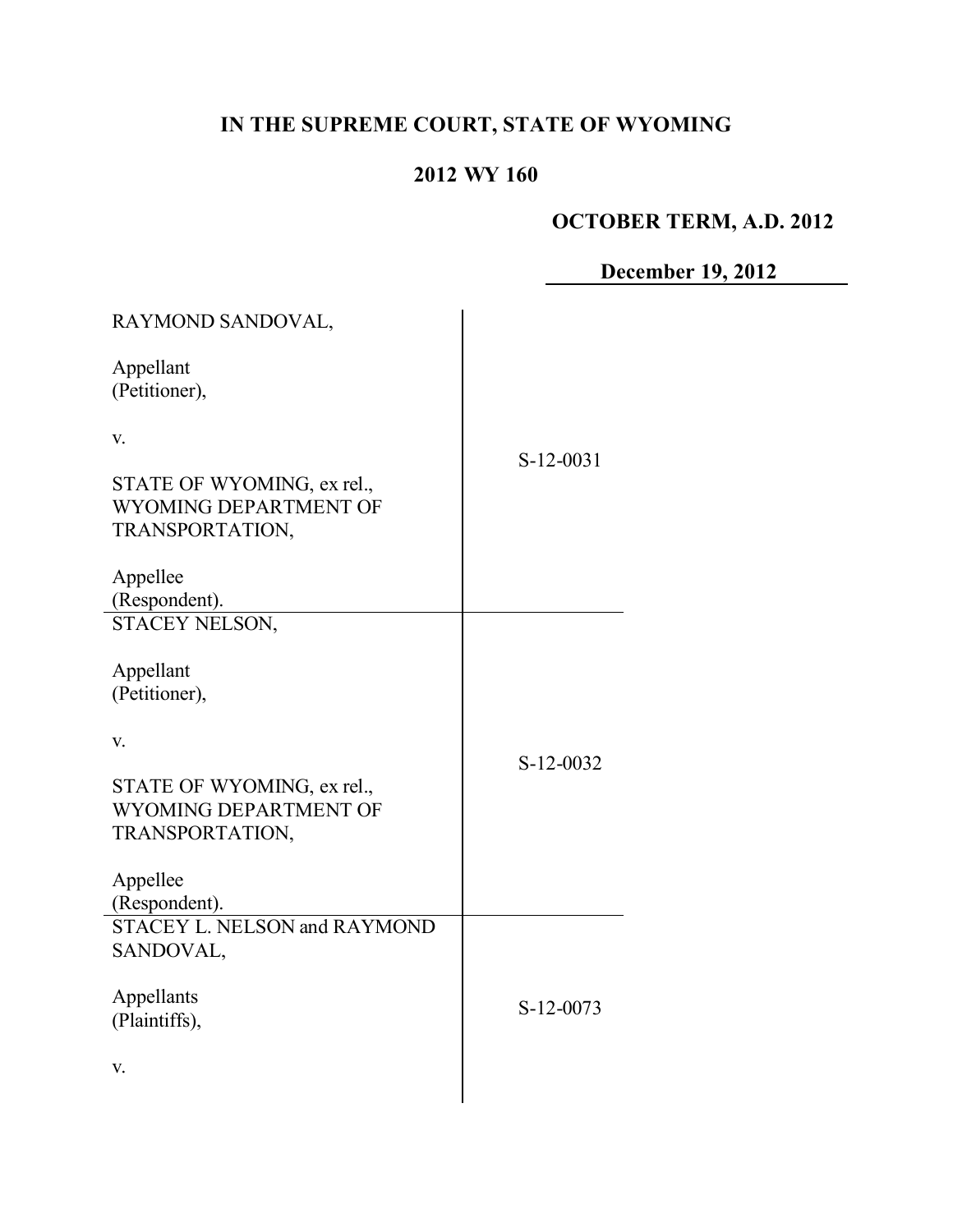### CITY OF LARAMIE,

Appellee (Defendant).

#### *Appeals from the District Court of Albany County The Honorable Jeffrey A. Donnell, Judge*

*Representing Appellants in Case Nos. S-12-0031, S-12-0032 and S-12-0073:* R. Michael Vang of Fleener & Vang, LLC, Laramie, Wyoming.

#### *Representing Appellee in Case Nos. S-12-0031 and S-12-0032:*

Gregory A. Phillips, Wyoming Attorney General; Robin Sessions Cooley, Deputy Attorney General; Douglas J. Moench, Senior Assistant Attorney General; Michael T. Kahler, Senior Assistant Attorney General.

#### *Representing Appellee in Case No. S-12-0073:*

David C. Clark, Laramie City Attorney, Laramie, Wyoming.

#### *Before KITE, C.J., and GOLDEN,\* HILL, VOIGT, and BURKE, JJ.*

*\*Justice Golden retired effective September 30, 2012.*

**NOTICE: This opinion is subject to formal revision before publication in Pacific Reporter Third. Readers are requested to notify the Clerk of the Supreme Court, Supreme Court Building, Cheyenne, Wyoming 82002, of any typographical or other formal errors so that correction may be made before final publication in the permanent volume.**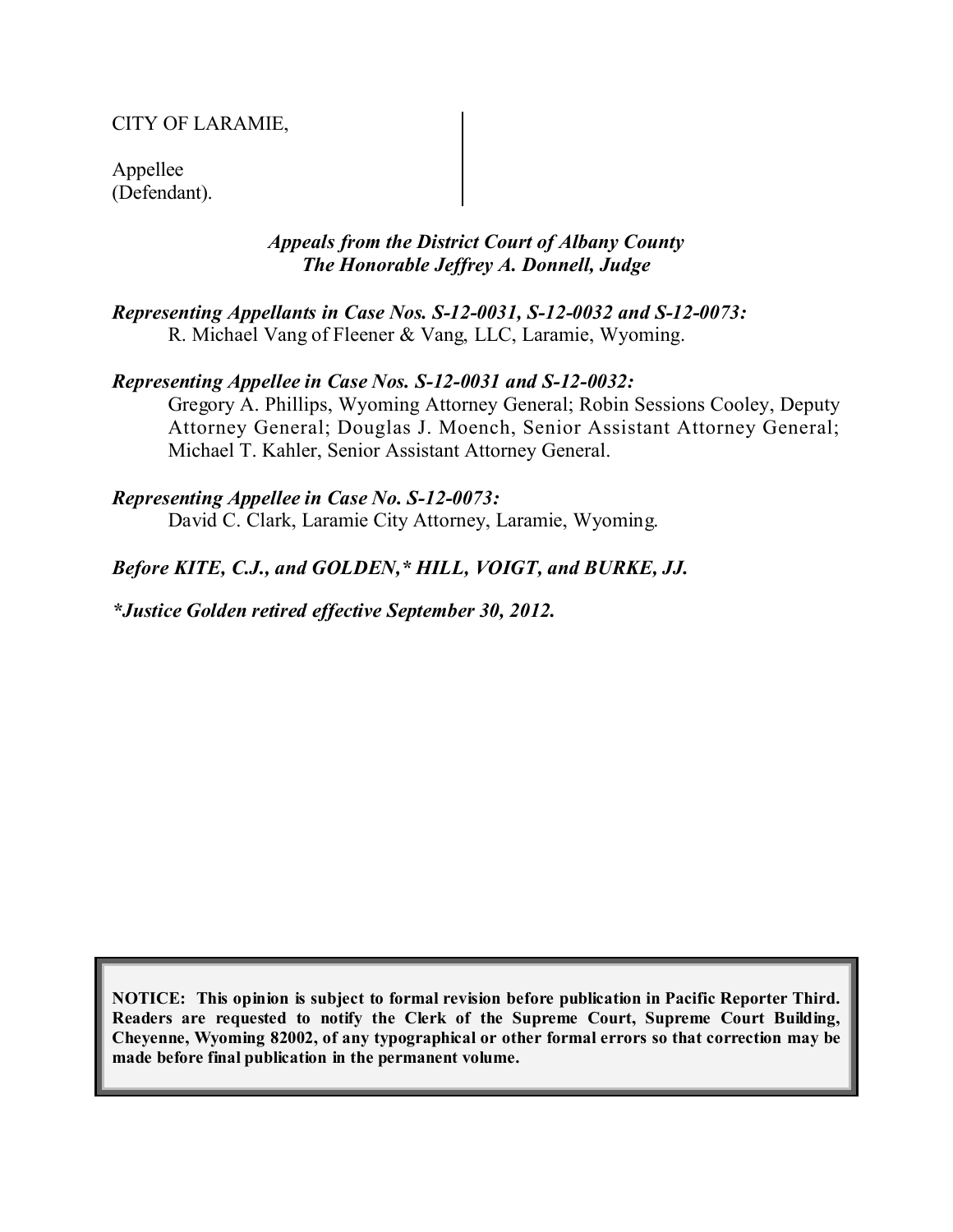## **VOIGT, Justice.**

[¶1] This opinion encompasses three separate appeals that involve two appellants, but all challenge the same Laramie ordinance. While the appeals have not been consolidated, we join them for the purpose of opinion. The appellants, Raymond Sandoval (Sandoval) and Stacey L. Nelson (Nelson), challenged the validity of Laramie Enrolled Ordinance 1592 in their contested case hearings regarding the suspension of their driver's licenses before the Office of Administrative Hearings (OAH) and in a declaratory judgment action. The district court affirmed the suspension of their driver's licenses and dismissed the petition for declaratory judgment, finding that the claims were not justiciable. We affirm.

#### **ISSUES**

[¶2] 1. Did the OAH hearing examiners err when they determined that the appellants were given the proper Wyoming Implied Consent Advisement and that further advisement regarding a Laramie municipal ordinance was not necessary?

2. Did the district court err when it dismissed the appellants' petition for declaratory judgment after finding they did not raise a justiciable controversy?

#### **FACTS**

[¶3] On January 1, 2011, Nelson was arrested for driving while under the influence. Upon Nelson's arrival at the detention center, the officer read him the Wyoming Implied Consent Advisement and he agreed to take a breath test. The results of the test showed that Nelson had a blood alcohol content of .15%. Based upon that result, Nelson was charged with his first offense of driving while under the influence (DWUI).

[¶4] On January 27, 2011, Sandoval was arrested for driving while under the influence. After reading him the Wyoming Implied Consent Advisement, the officer asked him to submit to a chemical test, which Sandoval refused. The officer then read Sandoval the Municipal Court Chemical Test Refusal Advisement, which informed him that he could be charged with a violation of a municipal ordinance for refusing to submit to a chemical test. Sandoval again refused, and was issued a citation for a subsequent offense of driving while under the influence and a citation for refusing to submit to a chemical test.

[¶5] Nelson and Sandoval each separately requested a contested case hearing with the OAH in order to challenge the suspension of their driver's licenses: Nelson for having a blood alcohol content of .15% and Sandoval for refusing to consent to a chemical test. Although Nelson's and Sandoval's administrative hearings were handled separately, the same arguments were made in each case. They both made several arguments regarding the validity of Laramie Enrolled Ordinance 1592, which makes it a misdemeanor to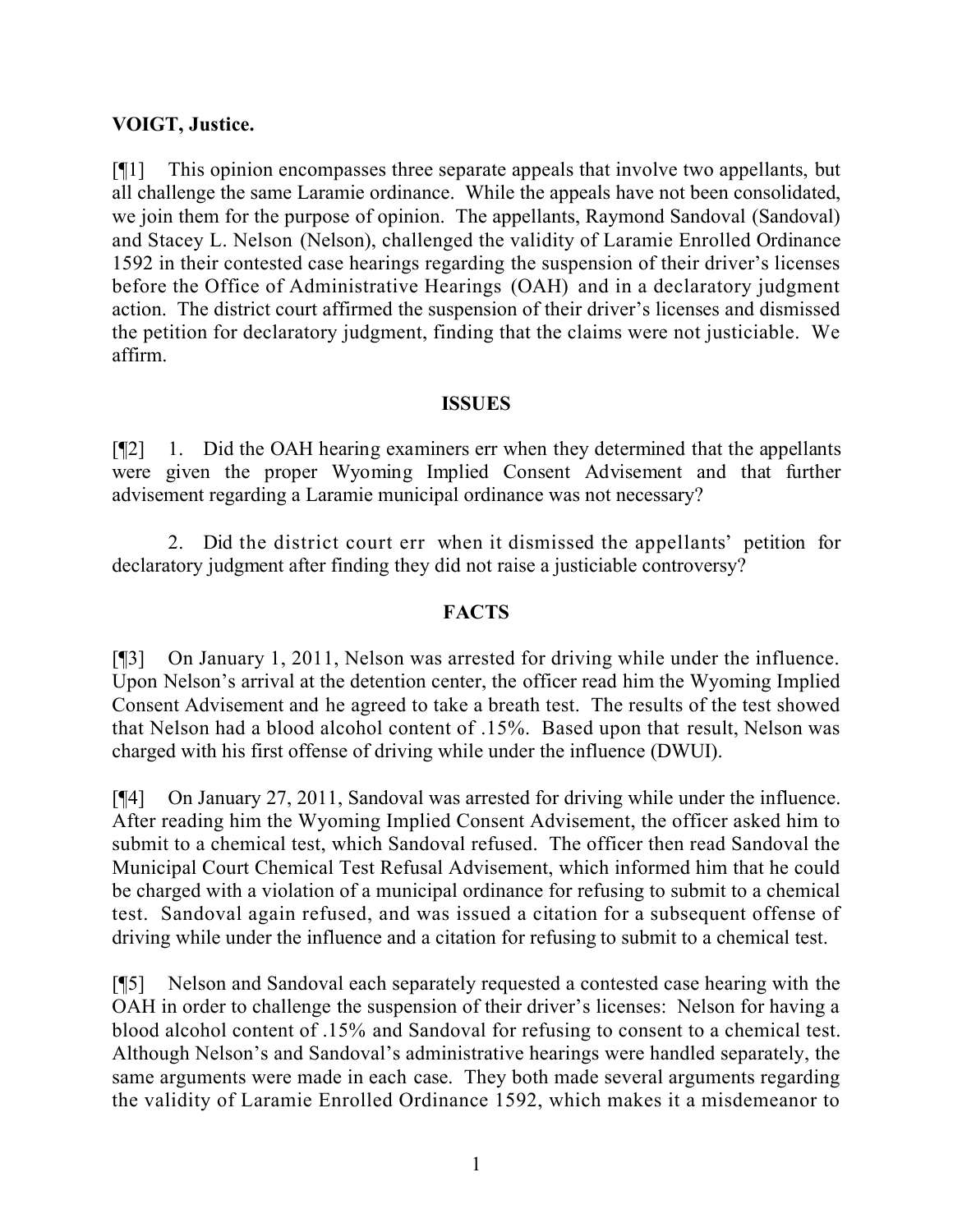refuse to submit to a chemical test and enhances the penalties for driving under the influence in violation of the municipal ordinance if a chemical test reveals a blood alcohol content of .15% or higher. They also asserted that they were not properly advised of their rights under the Wyoming implied consent laws because they were not advised of all of the possible criminal implications of a chemical test under Laramie Enrolled Ordinance 1592.

[¶6] In each case the OAH determined that it did not have the authority to consider the validity of Laramie Enrolled Ordinance 1592. Instead, the OAH focused on whether the arresting officers had probable cause to arrest Sandoval and Nelson for DWUI, that they were given the proper implied consent advisements, and whether Sandoval refused to consent to the chemical test and whether Nelson's blood alcohol content exceeded .08%. Both appellants stipulated that the officers had probable cause to arrest them for DWUI, that they were arrested for DWUI, and that Sandoval refused to take a chemical test and that Nelson submitted to a test and his blood alcohol content exceeded .08%. In each case, the appellants also admitted, and the OAH specifically determined, that the officers gave the appellants the proper implied consent advisements pursuant to Wyo. Stat. Ann. § 31-6-102 (LexisNexis 2009). However, the OAH concluded that additional advisements regarding the criminal implications of Laramie Enrolled Ordinance 1592 were not required, and upheld the suspension of the appellants' driver's licenses.

[¶7] The appellants each appealed the OAH orders to the district court. The district court agreed that the OAH did not have the authority to consider the appellants' constitutional issues regarding the validity of Laramie Enrolled Ordinance 1592. The district court also determined that the OAH's decisions that both appellants were given the required implied consent advisements were supported by substantial evidence, and that advisements regarding the Laramie municipal ordinance, which dealt with criminal penalties, were unnecessary.

[¶8] While the appellants' appeals were pending in the district court, they, along with two other individuals who are no longer parties to this action, also filed a request for declaratory relief with the district court, pursuant to Wyo. Stat. Ann. § 1-37-103 (LexisNexis 2011). They requested that the district court declare that Laramie Enrolled Ordinance 1592 is unenforceable, arguing it is preempted by state law, vague and ambiguous, overly broad and affects protected behavior, and is unconstitutional. The district court dismissed the action on the basis that the appellants failed to raise a justiciable controversy. The district court explained that the appellants were charged criminally for the actions leading to their arrests and that the appropriate forum for them to pursue a remedy from the ordinance would be through the appeal of their criminal convictions.<sup>1</sup>

l <sup>1</sup> Although not pertinent to our analysis, it is of interest to note that Nelson was not convicted of aggravated driving while under the influence and, instead, was granted "first offender treatment" under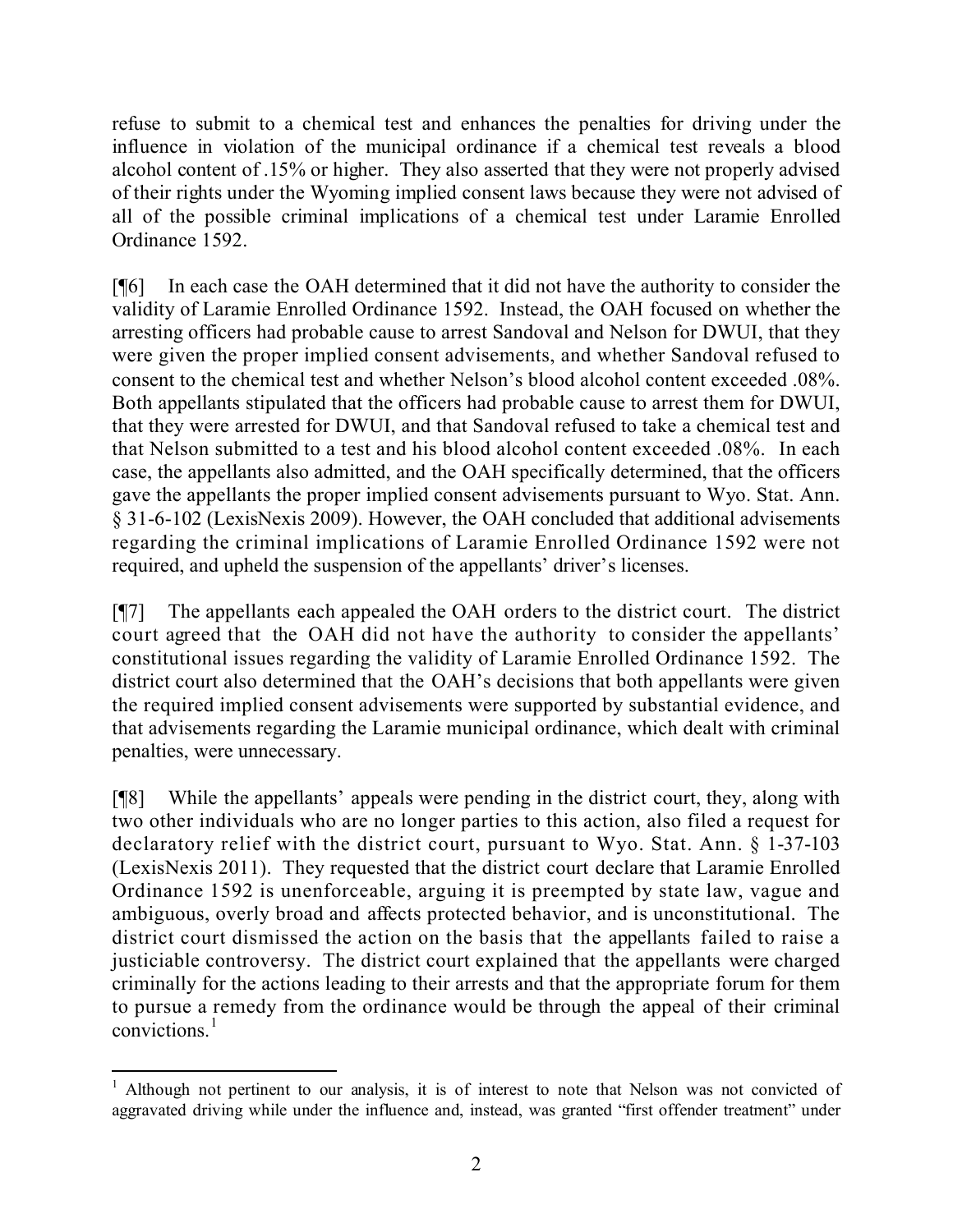#### **DISCUSSION**

## *Did the OAH hearing examiners err when they determined that the appellants were given the proper Wyoming Implied Consent Advisement and that further advisement regarding a Laramie municipal ordinance was not necessary?*

[¶9] The appellants have both filed appeals challenging the OAH's decisions to uphold the suspension of their driver's licenses: Nelson for having a blood alcohol content exceeding .08% and Sandoval for refusing to submit to a chemical test. While the briefs are not complete carbon copies of each other, the issues raised by each appellant are the same and will, therefore, be discussed and analyzed together. We must begin by recognizing that both appellants have raised several issues in their appeals regarding the constitutionality and validity of Laramie Enrolled Ordinance 1592. In both instances, the OAH determined that it did not have the statutory authority to consider those claims and limited its decisions to the claims properly brought before it. Although the appellants have now raised those issues before this Court, they readily concede that the OAH did not have the "jurisdiction and authority" to determine the validity of Laramie Enrolled Ordinance 1592. This Court's authority to review the agency's action is similarly limited and, thus, this Court will not consider the constitutionality and validity of Laramie Enrolled Ordinance 1592 when reviewing the OAH's decision. *See Escarcega v. State ex rel. Wyo. Dep't of Transp.*, 2007 WY 38, ¶ 22, 153 P.3d 264, 270 (Wyo. 2007). Instead, there is one issue for this Court to determine: Whether the OAH correctly determined that the appellants were advised properly under the Wyoming implied consent statute and further advisements regarding the municipal ordinance were not necessary.

[¶10] When we review an administrative agency's decision, no deference shall be given to a district court's review of the agency's decision and "we review the case as if it had come directly to us from the administrative agency." *Dale v. S & S Builders, LLC*, 2008 WY 84, ¶ 8, 188 P.3d 554, 557 (Wyo. 2008) (quoting *Newman v. State ex rel. Wyo. Workers' Safety & Comp. Div.*, 2002 WY 91, ¶ 7, 49 P.3d 163, 166 (Wyo. 2002)). The appellants do not raise any factual or evidentiary issues but, instead, are asking us to interpret Wyoming's implied consent law. "We review questions of statutory interpretation *de novo*." *Escarcega*, 2007 WY 38, ¶ 7, 153 P.3d at 267 (emphasis added). "We will affirm an agency's legal conclusion only if it is in accordance with the law." *Dale*, 2008 WY 84, ¶ 26, 188 P.3d at 562 (quoting *Diamond B Servs., Inc. v. Rohde*, 2005 WY 130, ¶ 12, 120 P.3d 1031, 1038 (Wyo. 2005)).

 $\overline{a}$ 

Wyo. Stat. Ann. § 7-13-301 (LexisNexis 2011). Sandoval was convicted of driving while under the influence and refusing to submit to a chemical test, and appealed those convictions to the district court. The district court determined that the portion of Laramie Enrolled Ordinance 1592 that makes it a crime to refuse one's consent to a chemical test was preempted by state law and, therefore, invalid.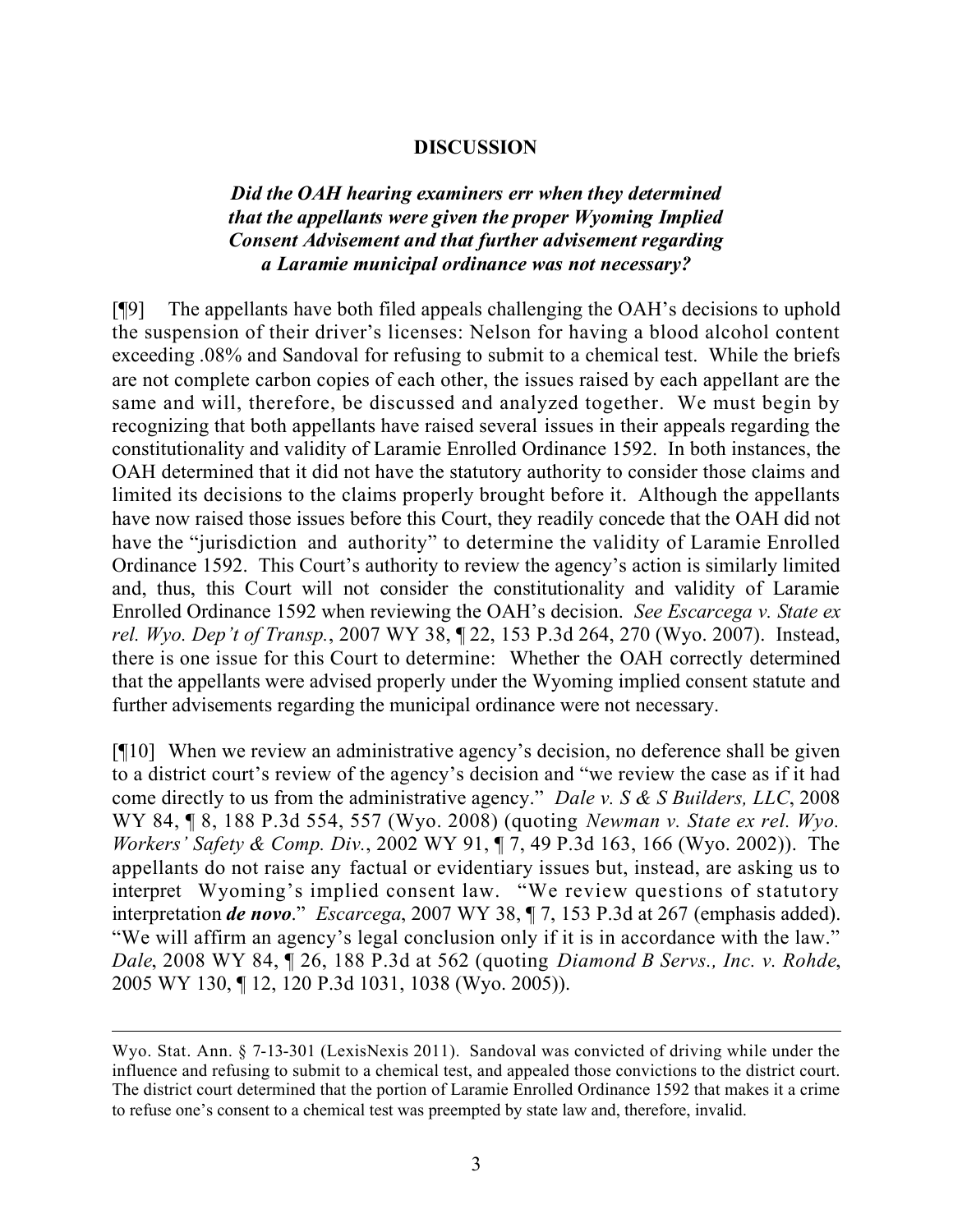[¶11] At the time the appellants were arrested, Wyoming law provided that every driver was deemed to have consented to a chemical test if arrested for driving while under the influence.<sup>2</sup> To refuse consent to a chemical test would result in the loss of one's driving privileges for six months. The implied consent statute stated:

(a) If arrested for an offense as defined by W.S. 31-5-233:

(i) any person who drives or is in actual physical control of a motor vehicle upon a public street or highway in this state is deemed to have given consent, subject to the provisions of this act, to a chemical test or tests of his blood, breath or urine for the purpose of determining the alcohol concentration or controlled substance content of his blood.

. . . .

(ii) For tests required under this act, the arrested person shall be advised that:

(A) His failure to submit to all required chemical tests requested by the peace officer shall result in the suspension of his Wyoming driver's license or his privilege to operate a motor vehicle for a period of six (6) months for a first offense or eighteen (18) months for a second or subsequent offense . . . .

(B) If a test is taken and the results indicate the person is under the influence of alcohol or a controlled substance, he may be subject to criminal penalties, his Wyoming Driver's license or his privilege to operate a motor vehicle shall be suspended for ninety (90) days and he may be required to drive only vehicles equipped with an ignition interlock device[.]

Wyo. Stat. Ann. § 31-6-102(a) (LexisNexis 2009).

 $\overline{a}$ 

<sup>2</sup> In July 2011, significant changes to Wyoming's implied consent laws took effect. *See* Wyo. Stat. Ann. § 31-6-102 (LexisNexis 2011). However, because the appellants were arrested before the effective date of the changes, the implied consent law at the time of the arrest applies. Therefore, we will limit our discussion to the laws that applied before July 2011.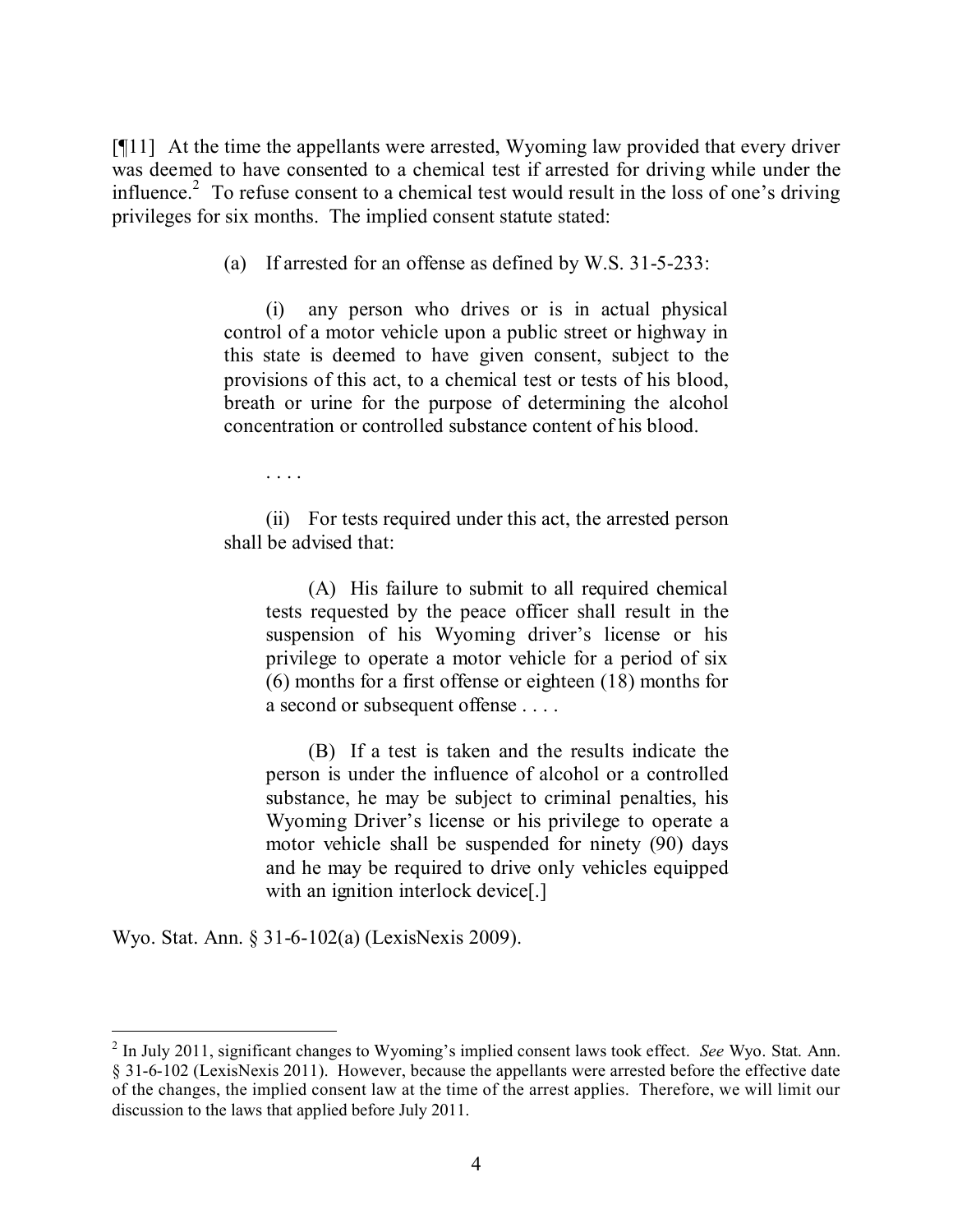[¶12] If an individual's driver's license is suspended for the reasons outlined in Wyo. Stat. Ann. § 31-6-102(a), he has the right to request a hearing with the OAH pursuant to Wyo. Stat. Ann. § 31-6-103. That statute sets forth specifically what the OAH is to consider at a contested case hearing:

> (b) The scope of a hearing for the purposes of this act shall cover the issues of whether a peace officer had probable cause to believe the arrested person had been driving or was in actual physical control of a motor vehicle upon a public street or highway in this state in violation of W.S. 31-5- 233(b) or any other law prohibiting driving under the influence as defined by W.S.  $31-5-233(a)(v)$ , whether the person was placed under arrest, whether he refused to submit to a test upon request of the peace officer or if he submitted to a test whether the test results indicated that the person had an alcohol concentration of eight one-hundredths of one percent (0.08%) or more, and whether, except for the persons described in this act who are incapable of refusing, he had been given the advisements required by W.S. 31-6-102(a)(ii). At the conclusion of the hearing, the hearing examiner shall order that the suspension either be rescinded or sustained.

Wyo. Stat. Ann. § 31-6-103(b) (LexisNexis 2009).

[¶13] In both instances at issue here, the OAH orders upholding the appellants' driver's license suspensions make it clear that the factors in Wyo. Stat. Ann. § 31-6-103(b) were scrutinized. In both cases, the OAH found that the appellants stipulated that the certified record showed that the officers had reasonable suspicion to make the initial contact with the appellants, probable cause to arrest them for DWUI, that Sandoval refused to submit to a chemical test, and that Nelson submitted to a chemical test which yielded a result above .08%. The appellants are not challenging the OAH's findings regarding the stipulated factors.

[¶14] Instead, they focus on the OAH's findings that the appellants were given the proper implied consent advisement before they either refused or consented to the chemical test. Even to that extent, the appellants do not seem to argue that the OAH's findings that the officers advised the appellants in accordance with Wyo. Stat. Ann. § 31- 6-102(a)(ii) were incorrect. Their arguments focus on whether the advisements should have contained the additional information regarding the criminal sanctions imposed by Laramie Enrolled Ordinance 1592. We find that advisement of the municipal ordinance was not necessary.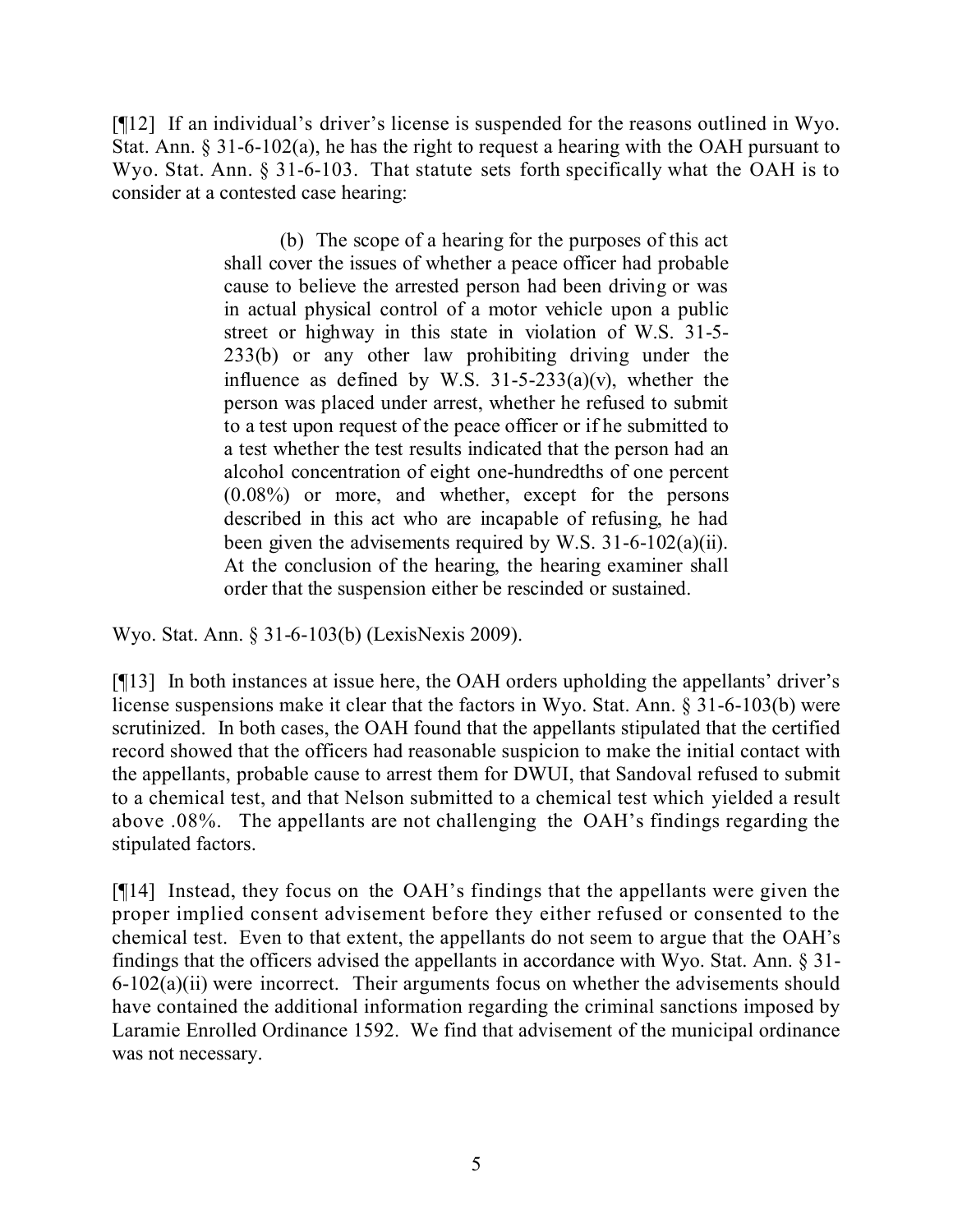[¶15] As the OAH examiners correctly recognized in both cases, the suspension of one's driver's license is a civil proceeding, whereas the penalties imposed in Laramie Enrolled Ordinance 1592 are criminal in nature and have nothing to do with the suspension of a driver's license. Further, the suspension of a driver's license is governed only by state statute, the Wyoming legislature was specific in what information was required in an implied consent advisement, and information regarding municipal sanctions was not included in the required advisements. *See* Wyo. Stat. Ann. § 31-6-102(a)(ii) (LexisNexis 2009). Additionally, the scope of the hearing conducted by the OAH is outlined in detail in Wyo. Stat. Ann. § 31-6-103(b). The hearing examiner must consider four factors, one of which is whether the appellants "had been given the advisements required by W.S. 31- 6-102(a)(ii)." Wyo. Stat. Ann.  $\S$  31-6-103(b). Here, the appellants do not dispute they were advised pursuant to Wyo. Stat. Ann.  $\S 31-6-102(a)(ii)$  and the record also clearly supports that fact. Wyoming law does not require peace officers to give further advisements depending upon municipal ordinances and does not authorize the OAH to consider municipal ordinances when determining whether to rescind or sustain a driver's license suspension. Therefore, we affirm the orders from the OAH upholding the appellants' driver's license suspensions.

# *Did the district court err when it dismissed the appellants' petition for declaratory judgment after finding they did not raise a justiciable controversy?*

[¶16] While their driver's license suspension appeals were pending before the district court and Sandoval was awaiting trial for the criminal charges against him in municipal court, the appellants jointly filed a request for declaratory relief. The appellants requested that the district court find Laramie Enrolled Ordinance 1592 unenforceable because "it is preempted by state law, is vague and ambiguous, is overly broad and effects [sic] protected behavior, and violates the [appellants'] constitutional rights and statutory privileges[.]" Without considering the merits of the request for declaratory relief, the district court dismissed that action, finding that the appellants failed to present a justiciable controversy. The district court recognized that the appellants had been charged with crimes pursuant to Laramie Enrolled Ordinance 1592 and, therefore, the appeal of their criminal convictions was the proper venue to challenge the validity of the ordinance. The appellants now appeal that finding to this Court.<sup>3</sup>

[¶17] We have previously stated that our standard of review regarding the justiciability of an action is as follows:

l <sup>3</sup> The appellants also request that this Court consider the merits of their request for declaratory relief. As mentioned above, the district court did not consider the merits of their request. Therefore, that claim is not properly before this Court and we refuse to consider it.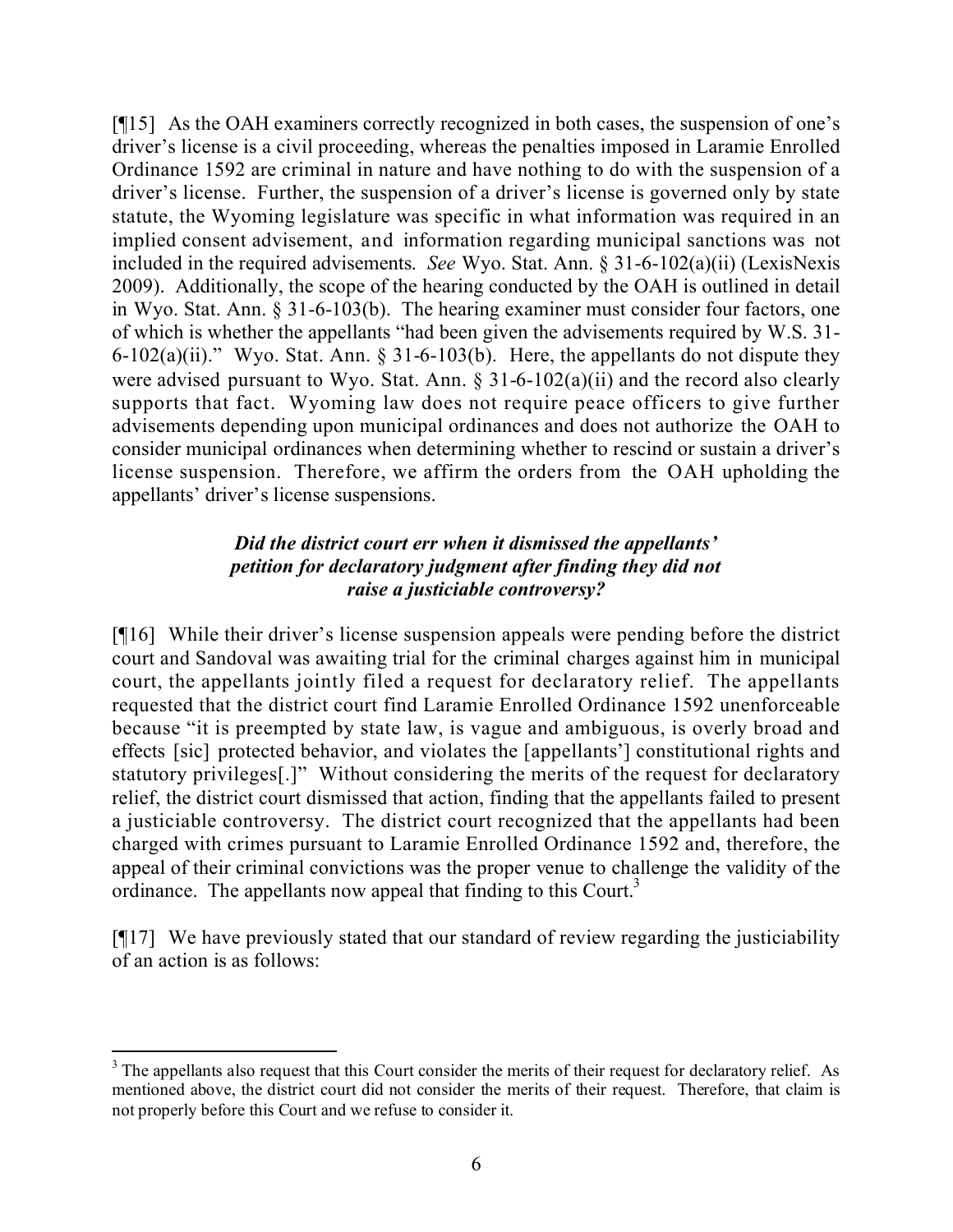In a *de novo* review of the threshold question of jurisdiction, "we examine the policies underlying both the Uniform Declaratory Judgments Act and the doctrine of justiciability to determine if this is a proper case for judicial action." *Reiman Corp. v. City of Cheyenne*, 838 P.2d 1182, 1185 (Wyo. 1992). The district court's decision to stay or dismiss an action due to a pending proceeding, however, is discretionary.

*Southwestern Public Service Company v. Thunder Basin Coal Company*, 978 P.2d 1138, 1141 (Wyo. 1999). In determining whether there has been an abuse of discretion, we must decide the ultimate issue of whether the court could have reasonably concluded as it did in the situation before it. *Capshaw v. Schieck*, 2002 WY 54, ¶ 13, 44 P.3d 47, ¶ 13 (Wyo. 2002); *Vaughn v. State*, 962 P.2d 149, 151 (Wyo. 1998). However,

> "'[t]he trial court's exercise of this discretion is subject to searching appellate review and is not given the same deference as is the trial court's exercise of discretion in other contexts. Independent review is justified because the exercise of the trial court's discretion in granting or denying declaratory relief is not dependent upon factors which are difficult for an appellate tribunal to review, such as, for example, factual determinations of credibility.'" *Gaiser v. Village of Skokie*, 271 Ill.App.3d 85, 207 Ill.Dec. 749, 648 N.E.2d 205, 210 (1995) (quoting *Chicago & Eastern Illinois Railroad Company v. Reserve Insurance Co.*, 99 Ill.App.3d 433, 54 Ill.Dec. 564, 425 N.E2d 429, 432 (1981)).

*Southwestern Public Service Company*, 978 P.2d at 1148.

*Heilig v. Wyo. Game & Fish Comm'n*, 2003 WY 27, ¶ 8, 64 P.3d 734, 737-38 (Wyo. 2003).

[¶18] Pursuant to Wyo. Stat. Ann. § 1-37-103 (LexisNexis 2011):

Any person interested under a deed, will, written contract or other writings constituting a contract, or whose rights, status or other legal relations are affected by the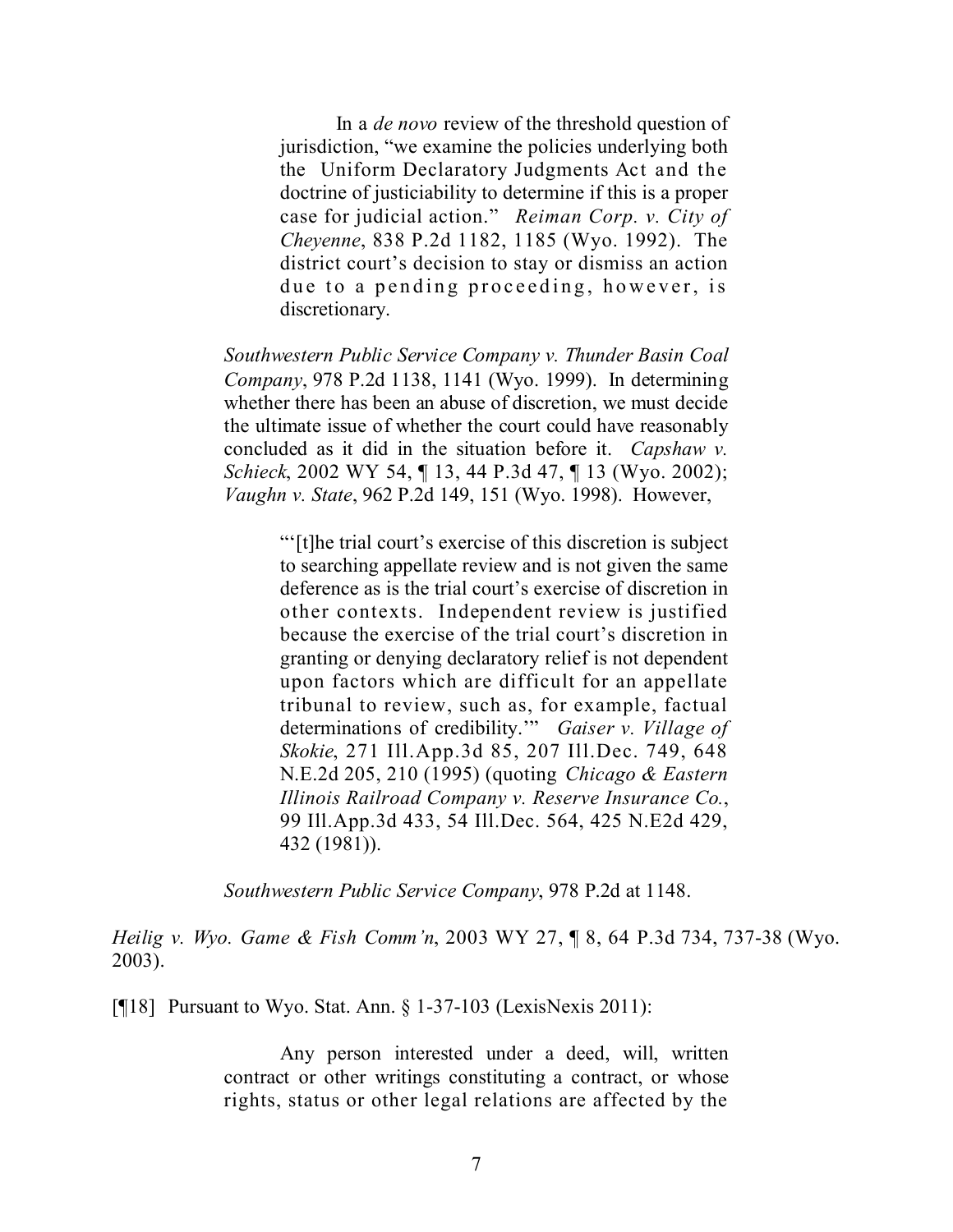Wyoming constitution or by a statute, municipal ordinance, contract or franchise, may have any question of construction or validity arising under the instrument determined and obtain a declaration of rights, status or other legal relations.

We have developed a four-part test to be used to determine whether a party presents a proper, or justiciable, controversy in a declaratory judgment action:

- 1. The parties have existing and genuine, as distinguished from theoretical, rights or interests.
- 2. The controversy must be one upon which the judgment of the court may effectively operate, as distinguished from a debate or argument evoking a purely political, administrative, philosophical or academic conclusion.
- 3. It must be a controversy the judicial determination of which will have the force and effect of a final judgment in law or decree in equity upon the rights, status or other legal relationships of one or more of the real parties in interest, or, wanting these qualities to be of such great and overriding public moment as to constitute the legal equivalent of all of them.
- 4. The proceedings must be genuinely adversary in character and not a mere disputation, but advanced with sufficient militancy to engender a thorough research and analysis of the major issues.

*William F. West Ranch, LLC v. Tyrrell*, 2009 WY 62, ¶ 12, 206 P.3d 722, 727 (Wyo. 2009). Although a party may bring an action, we have "long held that a declaratory judgment action should only be maintained where it would serve a useful purpose." *Heilig*, 2003 WY 27, ¶ 10, 64 P.3d at 738 (quoting *Morris v. Farmers Ins. Exch.*, 771 P.2d 1206, 1212 (Wyo. 1989)). Further, "a declaratory judgment action is not a substitute for an appeal." *Ten Broek v. Cnty. of Washakie*, 2003 WY 164, ¶ 8, 82 P.3d 269, 273 (Wyo. 2003) (quoting *Rocky Mountain Oil & Gas Ass'n v. State*, 645 P.2d 1163, 1168 (Wyo. 1982)).

[¶19] We find our holding in *Heilig* to be directly on point. In *Heilig,* the appellant was charged with a misdemeanor for hunting on private property without the landowner's permission. 2003 WY 27, ¶ 4, 64 P.3d at 736. The appellant filed a motion to dismiss the criminal action, claiming that the Game and Fish's rules and regulations were void because they were unconstitutional and improperly promulgated. *Id*. at ¶ 5, at 736. The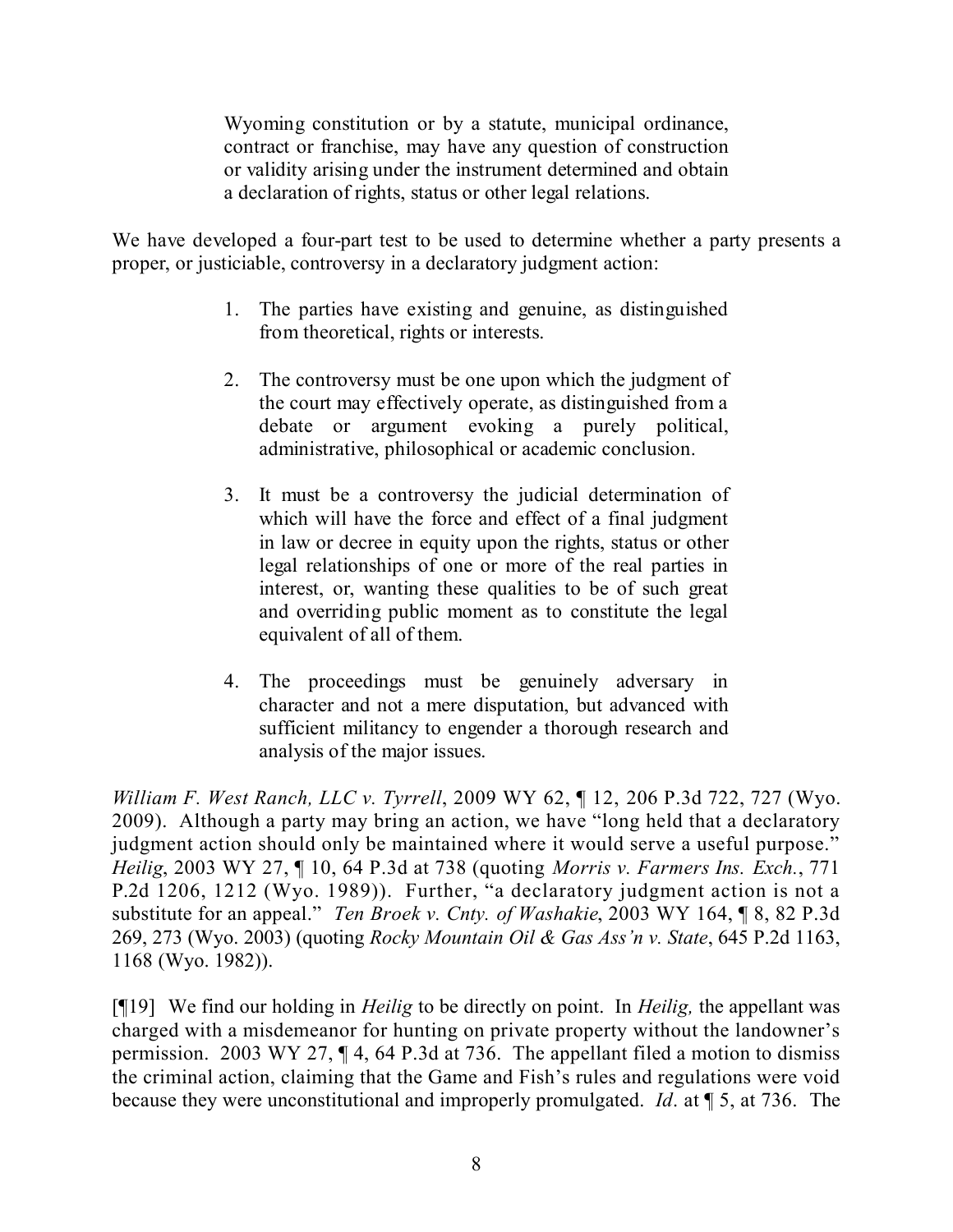circuit court denied the motion and the appellant entered a conditional guilty plea, but also appealed the denial of the motion to the Fifth Judicial District Court. *Id.* The parties also filed a joint motion requesting that specific questions regarding the Game and Fish rules be certified to the Fifth Judicial District Court. *Id.* However, before the circuit court denied the motion to dismiss, the appellant filed a declaratory judgment action in the Ninth Judicial District Court, seeking relief from the same rules and regulations he challenged in the criminal action. *Id*. at ¶ 6, at 736.

[¶20] In analyzing whether the Ninth Judicial District Court's dismissal of the request for declaratory judgment was proper, we reiterated five factors that favor a restricted use of a declaratory judgment action when a proceeding based upon the same facts and circumstances is already pending:

> "1. The declaratory judgment action was . . . intended to be used to force the [other party] to have a 'dress rehearsal' of an issue to be tried in the main case

> "2. The holding in the declaratory judgment action might inappropriately collaterally estop the parties to the main action as to certain factual issues

> "3. Such a proceeding would unduly burden the [opposing party] and improperly allow . . . control of the litigation [to be wrested] from the [initiator of the original action]

> "4. Such a declaratory judgment would violate the principle of judicial economy

> "5. Such an action would constitute an unwarranted interference with another court's proceedings[.]"

*Id*. at ¶ 7, at 738 (quoting *Morris*, 771 P.2d at 1211)). When applying these factors, we found that the certified questions from the criminal case and the issues in the declaratory judgment action were the same; thus, we concluded that there was "no other purpose for the declaratory judgment action than as a "dress rehearsal" for the criminal case or to obtain a final judgment from a different forum which would bind the first court." *Heilig*, 2003 WY 27, ¶ 11, 64 P.3d at 739.

[¶21] The same is true in this case. The appellants were charged criminally for violating particular sections of Laramie Enrolled Ordinance 1592 and they properly could challenge the validity of the charges, and ultimately their convictions, under the ordinance in the criminal proceedings and in their appeals. While Nelson received first offender status, he could have challenged the ordinance before he entered his plea and